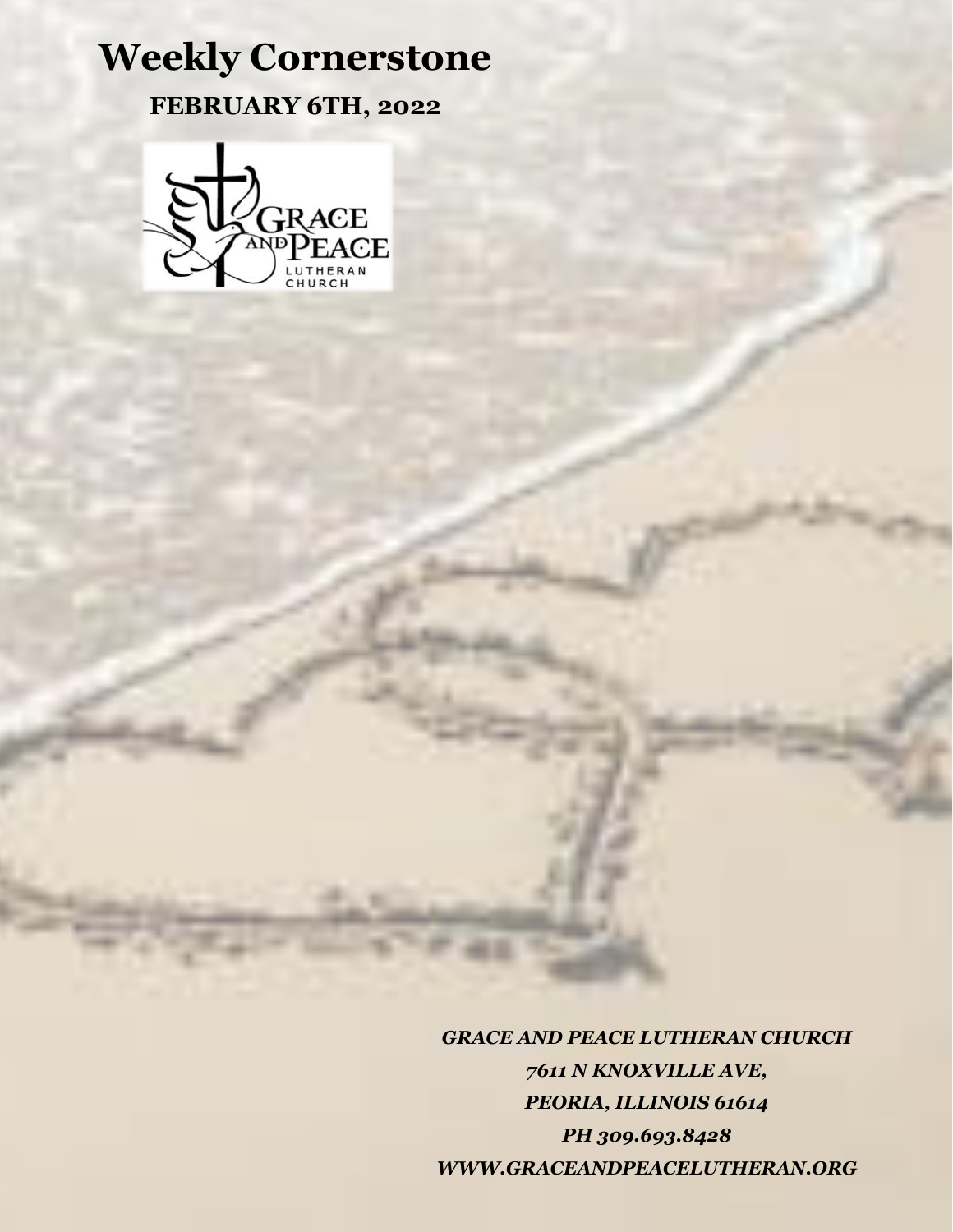It's so important to make sure you take good care of your body, mind, and soul every day, not just when you get sick. Learning how to eat right, reduce stress, exercise regularly, and take a time-out when you need it are touchstones of self-care and can help you stay healthy, happy, and resilient.

- 1. Get good sleep
- 2. Trust your gut
- 3. Exercise daily

4. Eat right

5. Learn how to say no sometimes

6. Get outside

7. Spend time with your pet

8. Get organized

- 9. Cook a good meal
- 10. Sit down with a good book
- 11. Take time for yourself
- 12. Unplug

#### **PASTOR MARY BEENKEN**

**Organist & Choir Director Richard Popp Visual Worship Leader Mary Whitledge Audio Director Terry Goff Counter Roberta Dietrich Head Usher Jim Claude**

> Thank You for Making Our Service



**FEBRUARY** Jim Claude, Ronald Groth, Lauren Huskins, Cheryl Rauhaus, Hannah Shirven, Lana Staelens

**MARCH** 

Ken Armstrong, Barbara Purple, Addisyn Smet, Brian Smith, Gary Smith, Laura Tomblin



### We are invited to a Trivia Contest!

**Where:** St Paul Lutheran Church Bishoff Room (basement) Parking in back or side of building

**When:** Saturday March 12th; 2 -4

Teams up to 8 people

We are asking for donations of cleaning products for the East Bluff Center. Your team can either make a cash donation or bring one cleaning item for each member of your team.

Bring your own lunch, snacks and drinks to be enjoyed during the contest.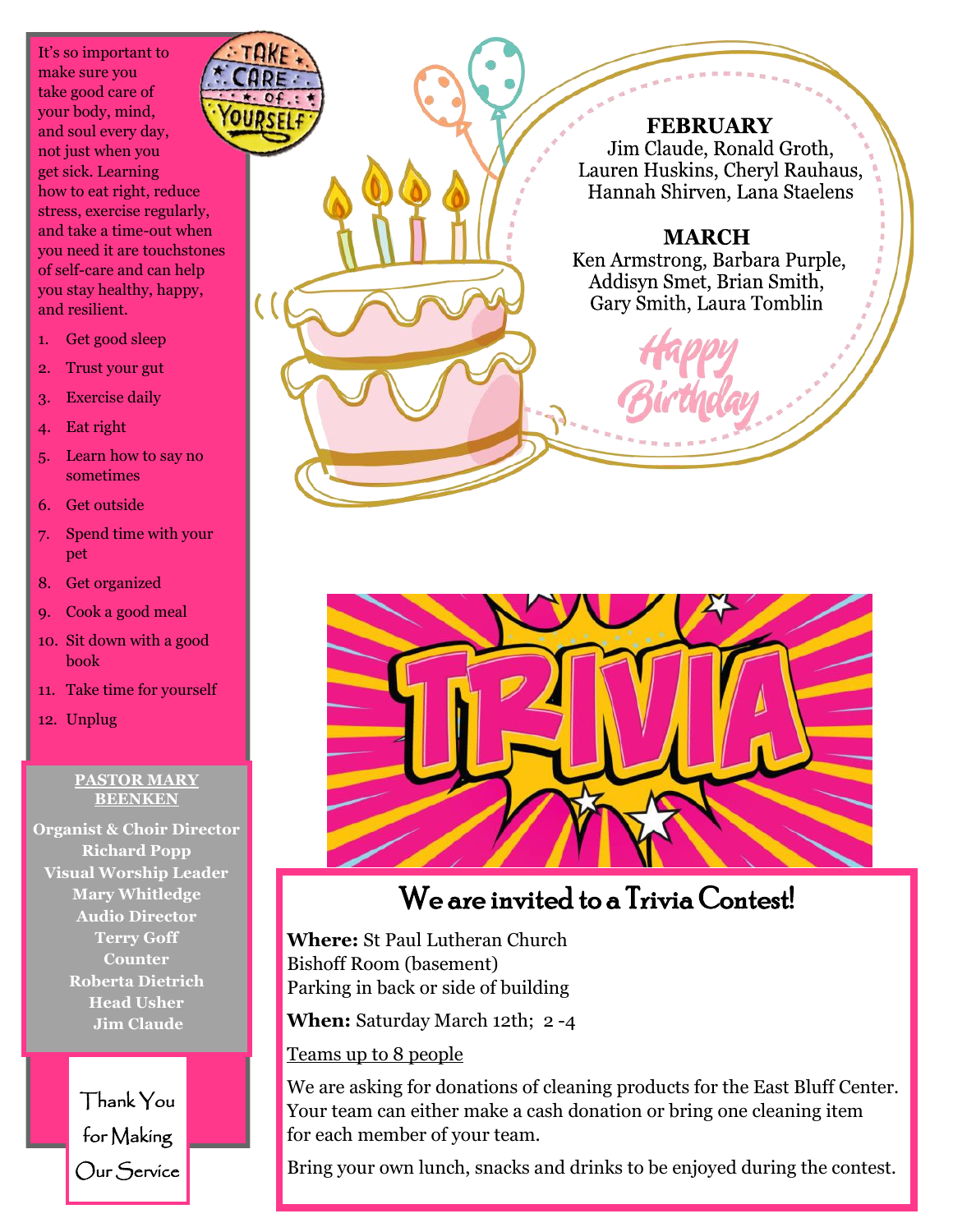# omen ELCA

Hello to the Women of Grace and Peace !

The news of the month is about the Biennial Convention. Yes, we are a part of the C/SIS (Central Southern Illinois Synod of the ELCA). Mark your calendars for April 1-2.

Grace Lutheran Church in Springfield will be our host on April 1-2, 2022 for our Biennial Convention. The Fall Biennial Convention, which was scheduled in October 2021, was voted by our synodical Women of the ELCA board to be postponed to the spring mainly due to Covid-19 concerns. Please look at our video: [https://1drv.ms/v/s!At0PYvIkh1uFhyUCAu8ixZUxq5M4?e=PtIhtX](https://onedrive.live.com/?authkey=%21AAIC7yLFlTGrkzg&cid=855B8724F2620FDD&id=855B8724F2620FDD%21933&parId=root&o=OneUp) for greetings from our synodical board President, Jean Scherer, and Vice-President, Pat Casper and greetings from Bishop Roth. You can also see this video on the Grace YouTube sight: Grace Lutheran Church Springfield IL

We are looking forward to seeing you all in the spring and hopefully to go to some Lincoln sites prior to the convention. Grace Lutheran Church is located within the Lincoln Home National Historic Site. The Abraham Lincoln Presidential Museum is just blocks away as well as the renovated Governor's Mansion and many other Lincoln sites.

Please be looking for more information on our website welca-csis.org or our synod's website csis-elca about the Biennial Convention. We will be voting for officers as well enjoying Lincoln sites and fellowship with other women this spring. We can't wait to see you.

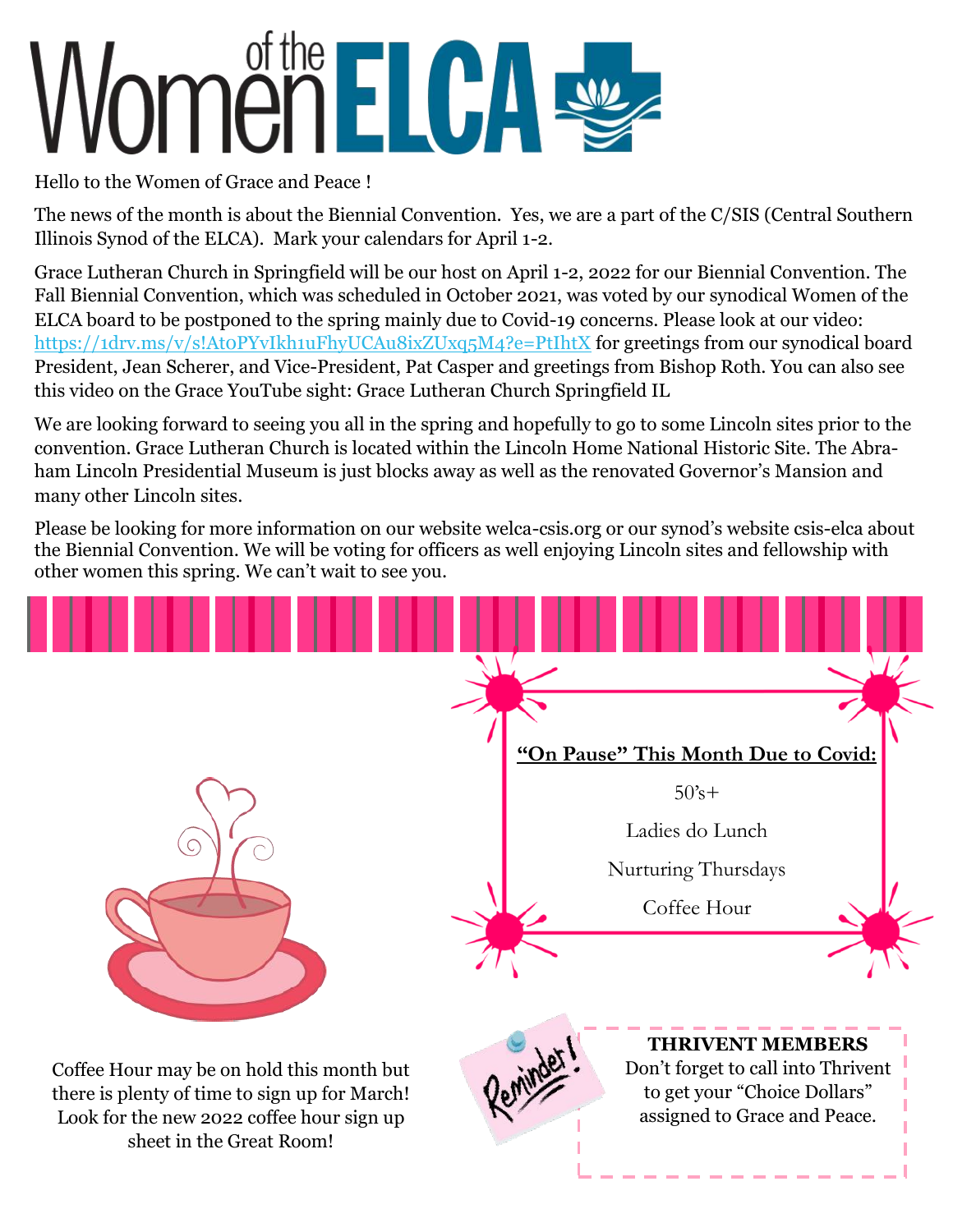Let's begin, shall we?



Today I enjoyed a nice cup of coffee and had a great conversation with an enjoyable young man named Nathan Johnson. We meet at a coffee shop on a very cold day.

Nathan was raised by two lovely parents in Quincy, Massachusetts. Due to his parents moving he grew up in Iowa. I might add both parents were Pastors, eventually serving at the same church. Nathan was one of four children. He has two brothers and one sister, whom he remains in contact with. His sister is currently attending the seminary, while his mother remains a Pastor in Mason City, Iowa. Nathan's father is no longer a Pastor and maintains several rental businesses.

Growing up there were many memories of vacationing with his family at their grandfather's cabin in Minnesota. During his high school years, Nathan missed many days of school due to terrible migraines but was able to graduate with a decent GPA. After high school, he chooses to attend college towards a history degree specializing in the Modern Middle East. While in college he studied abroad in Turkey. He was fortunate enough to spend a few semesters on a college campus, in Istanbul, Turkey.

After graduation, he took a year off and worked in Northern Minnesota. Following that break, the opportunity came to work for President Obama's re-election campaign in Boulder, Colorado. This interest brought him to Washington Dc towards the political field. While attending a Lutheran Church he was encouraged to attend the Seminary. Soon he enrolled in the Lutheran Seminary at St Paul, Minnesota. It was there he meet a young woman named Mary Beenken who also was attending the seminary. Nathan and Mary were married in his fourth year of school.

Eventually, they moved to Vancouver for his wife's internship. During this time, Nathan worked at a VA Hospital as a resident Chaplin gaining many experiences. For his internship, he chooses a Lutheran church in Des Moines, Iowa which is a megachurch in the downtown area. His wife was away in Germany doing her post-graduate preaching fellowship. It was her fellowship that gave them both 6 weeks abroad traveling throughout Guatemala and parts of India.

With the internships over, Nathan and his wife returned to Minnesota and eventually Iowa waiting for their assignments. During this time, he worked for his father's business. His wife, Mary was called to Grace and Peace Lutheran Church in Peoria, Illinois. Nathan was interviewed at several parishes before being called to St. John's Lutheran Church in Toluca, Illinois. Nathan worked for St. John's for approximately a year and a half before realizing this was not a match and resigned. Currently, he works at a variety of jobs and lends a helping hand when needed. We are very, very fortunate, at Grace and Peace, to have Nathan's involvement in our church.

Once again, I thoroughly enjoyed meeting such a great young person. I hope you all enjoyed this experience as much as I did.

Diane Page -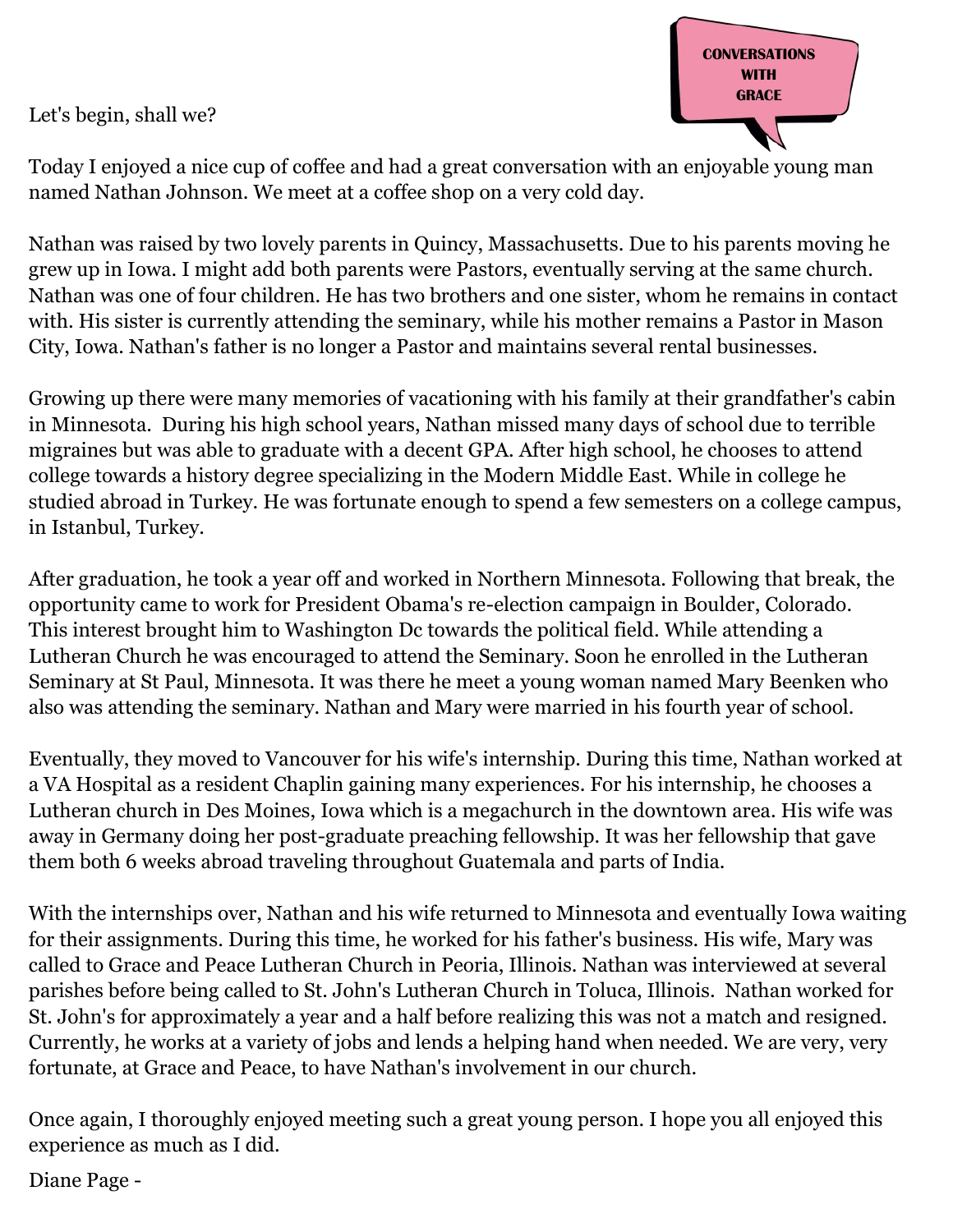

If you wish to submit a request to travel through the prayer chain, please contact the church office at 693-8428



#### **OUR CURRENT AT HOME MEMBERS**

Sharon Bontz Bob Kamin Sherry Thorn Joan Winter Richard Noren Bonnie Valentine

#### **ILLNESS AND NEEDS OF OUR MEMBERS**

Nan Goff – Health concerns **Glenn Theinert – Recovery from surgery Chris Mitchell-Health concerns Andrew and Cheriz-Devon's case Lana Staelens–Recovery, accurate diagnosis Jim Claude–Recovery from surgery Richard Noren-Recovery from stroke Ann Joyce– Healing Michelle Jones-Recovery from Covid Roberta Dietrich– Recovery from stroke**

#### **Our Friends and Our Family Concerns**

**Theo and Westin -(twin grandchildren of Vicki Bittner's cousin)-Complications from premature birth Todd-Friend of Carol Martino-Recovery Sherry-Co-Worker of Evelyn Biegler-Health Issues**

**Kathaleen (Kitty) Harcharik-(Diane Page's Mother)**

**Taylor B (friend of the community)-Healing peace**

**Please Pray for the Congregational Ministries of our Active Members** and Frequent Attenders...

**Bob Kamin Pam Kovach Andrew Loebach, Cheriz Kunkel & Devon** The Livingstons - Scott, Natalie, Tinsley, Liam & Lauren Huskins Lorentz Family - Craig, Rhonda, Austin & **Winston**